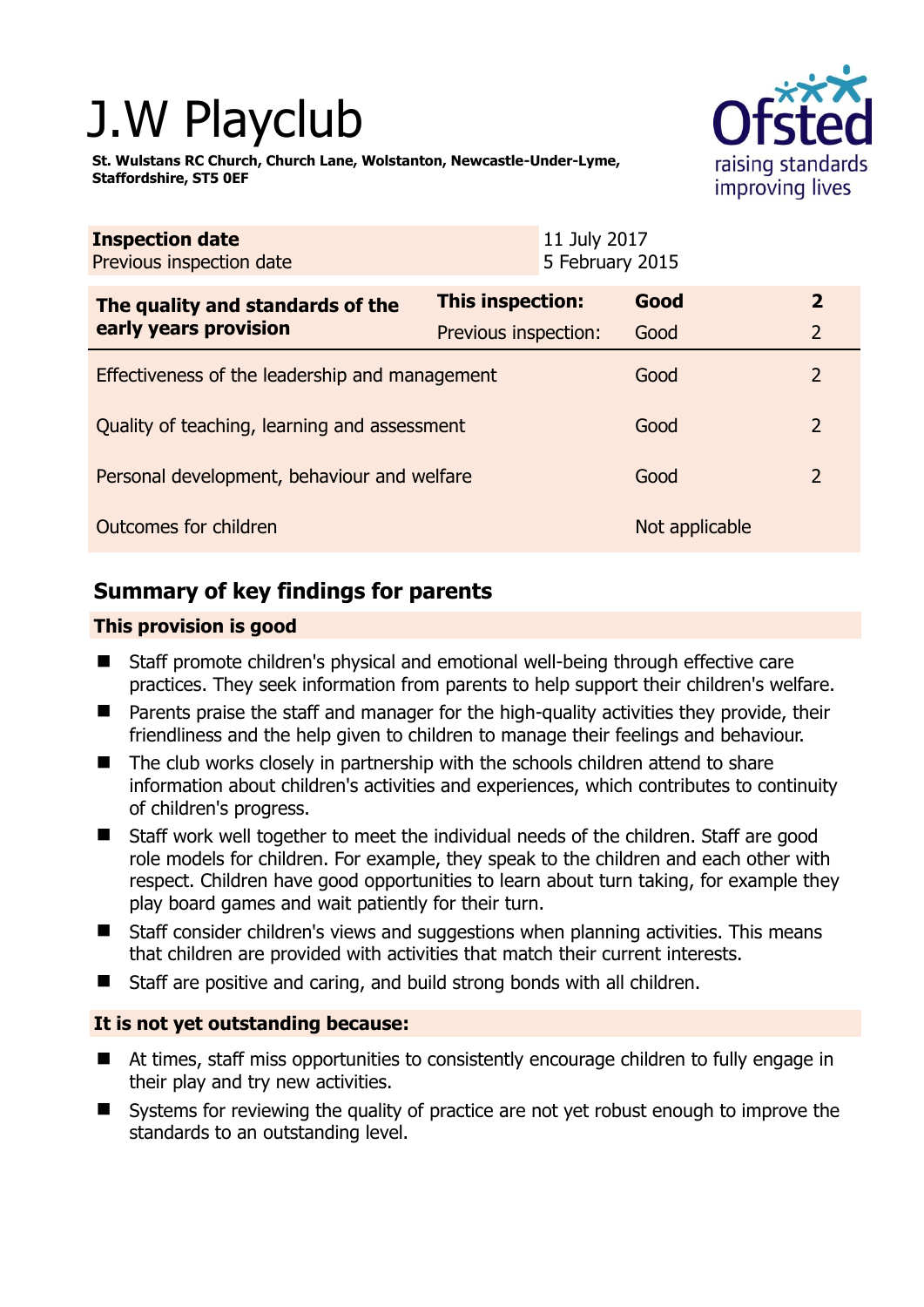# **What the setting needs to do to improve further**

## **To further improve the quality of the early years provision the provider should:**

- $\blacksquare$  offer further support to help children consistently and fully engage in their play and try new activities
- use evaluation and monitoring systems even more effectively to improve provision to an outstanding level overall.

## **Inspection activities**

- $\blacksquare$  The inspector visited all areas of the premises used by the club.
- The inspector spoke to parents and took account of their views.
- The inspector observed children engaged in activities and routines, and evaluated the impact and quality of staff interactions during these.
- The inspector looked at documents related to children's welfare and the activities provided, including evidence of the suitability of those working in the club.
- The inspector spoke to staff and children at appropriate times during the inspection.

# **Inspector**

Beverley Devlin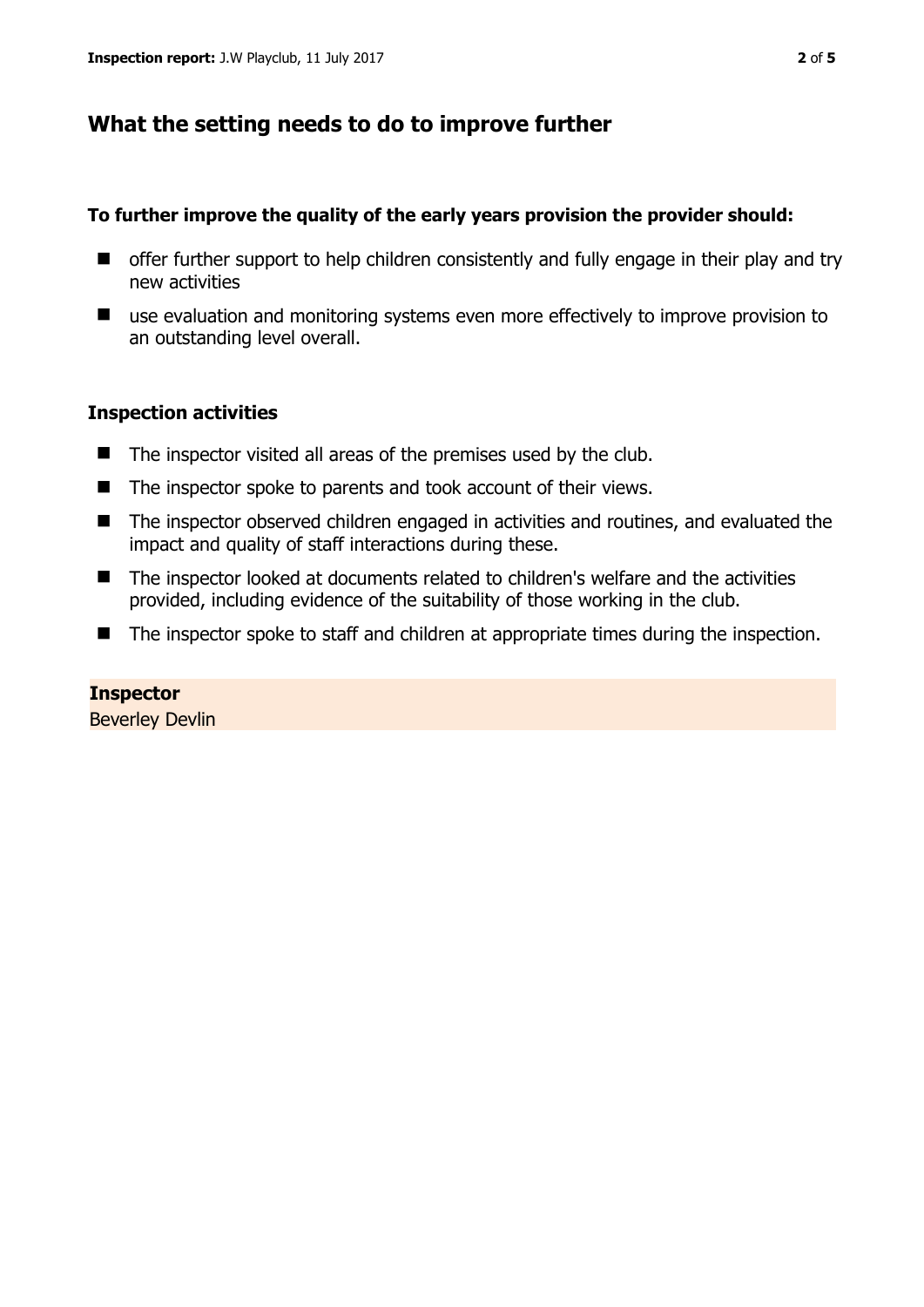## **Inspection findings**

## **Effectiveness of the leadership and management is good**

The arrangements for safeguarding are effective. The manager ensures that staff keep up to date with safeguarding procedures. Staff have a clear understanding of whom to contact should they have any concerns about a child's welfare. The manager has a clear understanding of safe recruitment and induction to ensure staff are suitable to work with children. Staff carry out regular risk assessment checks around the premises to help keep children safe. The manager and staff deploy themselves well to help to supervise children closely. Partnerships with parents are good. For example, staff keep parents informed of their children's experiences in the provision. The manager offers appropriate training opportunities to assist staff to maintain and develop their skills.

### **Quality of teaching, learning and assessment is good**

Children show enjoyment at the club and make choices from a wide variety of resources and activities on offer. They eagerly take part in creative activities, such as making models. Children write and draw with enthusiasm. They access small and large construction sets, persevering in completing complex models and discuss their plans and designs with each other. They demonstrate their ability to concentrate and engage for sustained periods of time. Staff engage children in conversations and attentively listen to what children tell them about their experiences in school. The manager and staff reflect on the environment they provide to help promote children's play and build on the quality of their experiences.

### **Personal development, behaviour and welfare are good**

Children are very happy and settled at the club. They arrive and quickly settle into their chosen activities. They show an understanding of the routine as some get ready for snack. Other children immediately engage in the varied range of activities on offer. Children make good friendships with children of different ages. The caring and welcoming environment helps to promote children's emotional well-being. Children show strong levels of confidence at the club. They follow good hygiene practices. For example, they wash their hands before sitting down to eat. They independently pour their drinks and clear their own plates away at the end of snack time. Staff introduce new children and their families to the club gradually and this enables children to form strong bonds. Children behave well. Staff help children to learn the importance of sharing and cooperative play. For example, they introduce fair systems for children to use popular resources. Staff plan daily activities for physical play indoors and outdoors. For example, older children thoroughly enjoy daily team sport activities and younger children enjoy dance and drama sessions.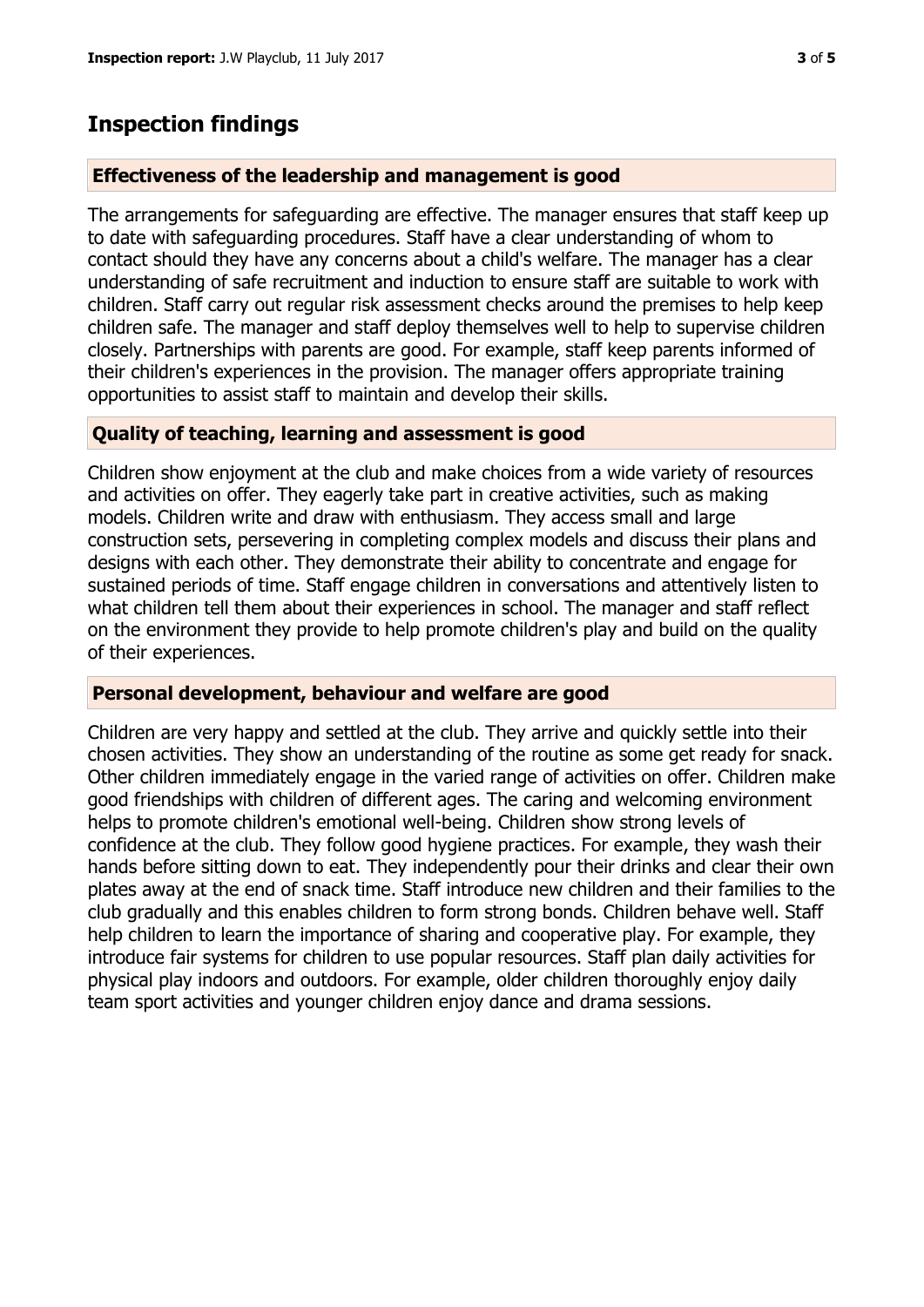## **Setting details**

| Unique reference number                             | EY392515                                                                             |  |
|-----------------------------------------------------|--------------------------------------------------------------------------------------|--|
| <b>Local authority</b>                              | <b>Staffordshire</b>                                                                 |  |
| <b>Inspection number</b>                            | 1093845                                                                              |  |
| <b>Type of provision</b>                            | Out of school provision                                                              |  |
| Day care type                                       | Childcare - Non-Domestic                                                             |  |
| <b>Registers</b>                                    | Early Years Register, Compulsory Childcare<br>Register, Voluntary Childcare Register |  |
| Age range of children                               | $3 - 13$                                                                             |  |
| <b>Total number of places</b>                       | 105                                                                                  |  |
| Number of children on roll                          | 180                                                                                  |  |
| Name of registered person                           | Jacqueline Williams                                                                  |  |
| <b>Registered person unique</b><br>reference number | RP513158                                                                             |  |
| Date of previous inspection                         | 5 February 2015                                                                      |  |
| <b>Telephone number</b>                             | 07916347186                                                                          |  |

J.W Club registered in 2009. The club employs 13 members of childcare staff. Of these, six hold appropriate early years qualifications at level 3. The club opens during term time, Monday to Friday, from 7am until 9am and 3pm until 6pm. It also runs a holiday club during school holidays and inset days.

This inspection was carried out by Ofsted under sections 49 and 50 of the Childcare Act 2006 on the quality and standards of provision that is registered on the Early Years Register. The registered person must ensure that this provision complies with the statutory framework for children's learning, development and care, known as the early years foundation stage.

Any complaints about the inspection or the report should be made following the procedures set out in the guidance 'Complaints procedure: raising concerns and making complaints about Ofsted', which is available from Ofsted's website: www.gov.uk/government/organisations/ofsted. If you would like Ofsted to send you a copy of the guidance, please telephone 0300 123 4234, or email enquiries@ofsted.gov.uk.